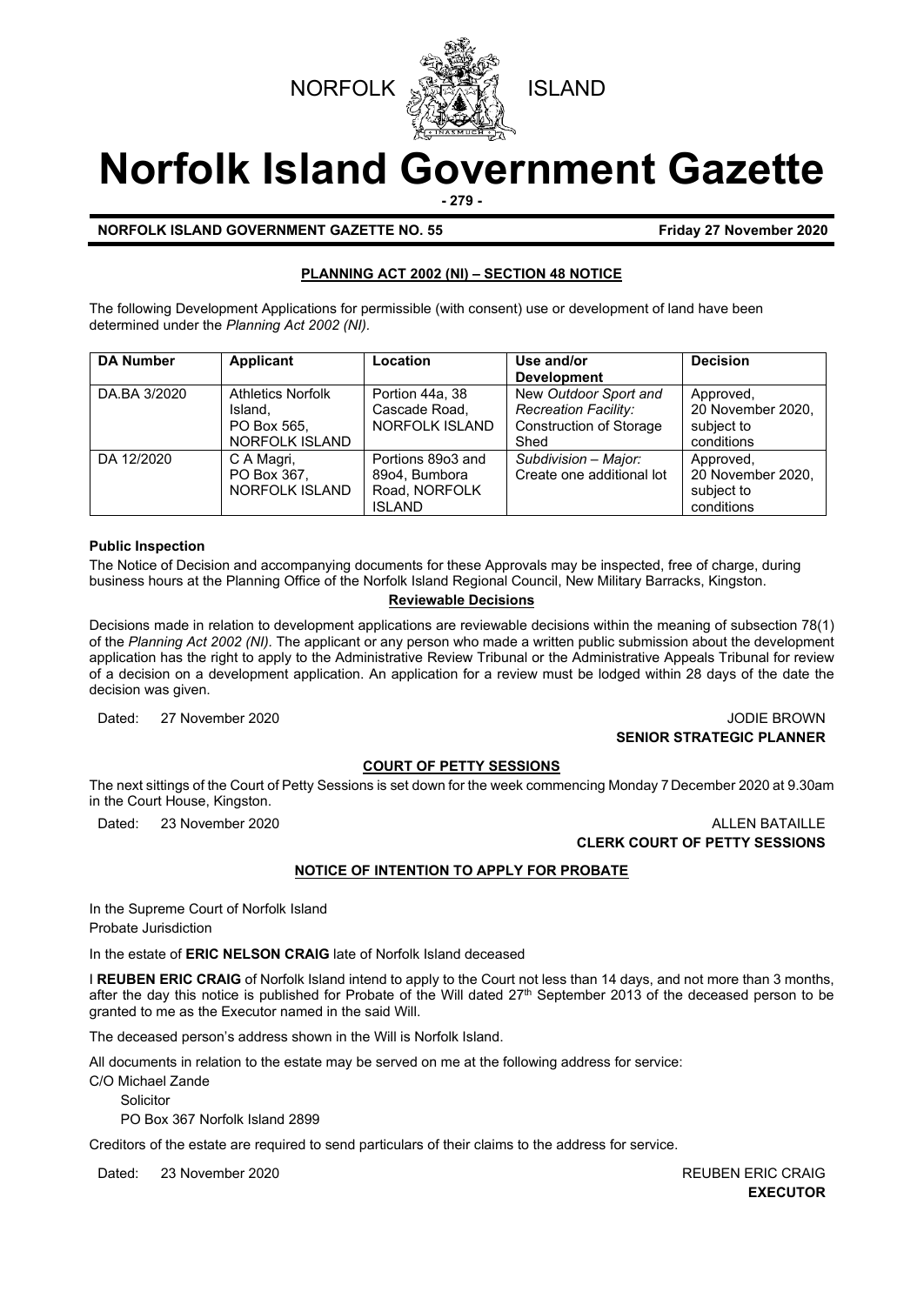#### **NORFOLK ISLAND GOVERNMENT GAZETTE NO. 55**

|  | Friday 27 November 2020 |  |
|--|-------------------------|--|
|--|-------------------------|--|

# **PLANNING ACT 2002 (NI) – SUBSECTION 43(1) NOTICE DEVELOPMENT APPLICATIONS**

| <b>Development Application No.:</b> | DA 16/2020                              |
|-------------------------------------|-----------------------------------------|
| Applicant:                          | L J Quintal                             |
|                                     | PO Box 254, NORFOLK ISLAND              |
| Location:                           | Portion 26a2(rem), 79a-79c Taylors Road |
| Proposed Development:               | <b>Externally Illuminated Signage</b>   |
| Zone:                               | <b>Business</b>                         |
| Category:                           | Permissible (with consent)              |

#### **Public Exhibition**

This Development Application may be inspected, during business hours, at the Planning Office at the Norfolk Island Regional Council, New Military Barracks, Kingston. The Development Application may also be viewed at Council's website a[t http://www.norfolkisland.gov.nf/your-council/council-documents/documents-public-exhibition.](http://www.norfolkisland.gov.nf/your-council/council-documents/documents-public-exhibition)

#### **Submission**

Any person may, during the period between Monday 16 November 2020 and Monday 30 November 2020, make written submissions to the General Manager about this Development Application. All submissions must state the relevant Development Application number. All submissions must be signed by at least one person making the submission. If a submission objects to the proposed development, the grounds for objections must be specified in the submission.

#### **Reviewable decisions**

Decisions made on this Development Application under the *Planning Act 2002 (NI)* are reviewable decisions within the meaning of subsection 78(1) of the Act.

Dated: 10 November 2020 **JODIE BROWN** 

# **SENIOR STRATEGIC PLANNER**

#### **TRAFFIC ACT 2010 (NI)**

#### **TEMPORARY CLOSURE OF ROAD ON FRIDAY 18 DECEMBER 2020**

I, Andrew Roach, General Manager of the Norfolk Island Regional Council, close part of the road specified in Part 1 of the Schedule to all vehicular traffic (except any vehicle specified in Part 2 of the Schedule) for the period and times indicated in Part 1 of the Schedule below on **Friday 18 December 2020** as necessary for public safety purposes and, to enable the **Christmas Pageant and Parade Event** to be held by **JMALT HOLDINGS PTY LTD t/a GO NORFOLK ISLAND.**

#### **SCHEDULE**

**Part road closure**: That part of Taylors Road from Rawson Hall to the roundabout intersection with New Cascade Road (6:00pm to 8:30pm) and,

**Part road closure**: That part of Taylors Road from the roundabout intersection with New Cascade Road to the southern side of the entrance to Fletcher Christian apartments (Portion 39i1) adjacent to the Norfolk Island Returned Services League (RSL) Club (Portion 39m) (6:00pm to 8:30pm).

**Part 2** - Exempted classes of vehicles –

- (a) Vehicles authorised by the General Manager of the Norfolk Island Regional
	- Council or delegate thereof for delivery of goods or services;
- (b) Council vehicles involved on official business;
- (c) Police, ambulance, fire services and emergency vehicles on official business;
- (d) Vehicles authorised by OIC Police or delegate thereof
- (e) Pageant vehicles authorised by Go Norfolk Island Pty Ltd and the OIC Police

Dated: 28 October 2020 ANDREW ROACH

**GENERAL MANAGER**

#### **DISASTER AND EMERGENCY MANAGEMENT ACT 2001 (NI)**

#### **DECLARATION OF STATE OF DISASTER OR EMERGENCY (RECOVERY OPERATIONS)**

#### **COVID-19 DIRECTIONS RECOVERY OPERATIONS (NO.2) 2020**

I, **George Ivor Andrew Plant**, Emergency Management Norfolk Island Controller:

- 1) under section 11(2)(g) of the *Disaster and Emergency Management Act 2001* (NI) am of the opinion that it is necessary to make directions in respect of recovery from the State of Emergency in respect of COVID-19 relating to the movement of persons within the disaster or emergency area as set out in the Schedule; and
- 2) under section 11(2)(h) of the *Disaster and Emergency Management Act 2001* (NI) am of the opinion that it is necessary to make directions in respect of recovery from the State of Emergency in respect of COVID-19 relating to the removal of persons within the disaster or emergency area who obstructs or threatens to obstruct recovery operations as set out in the Schedule; and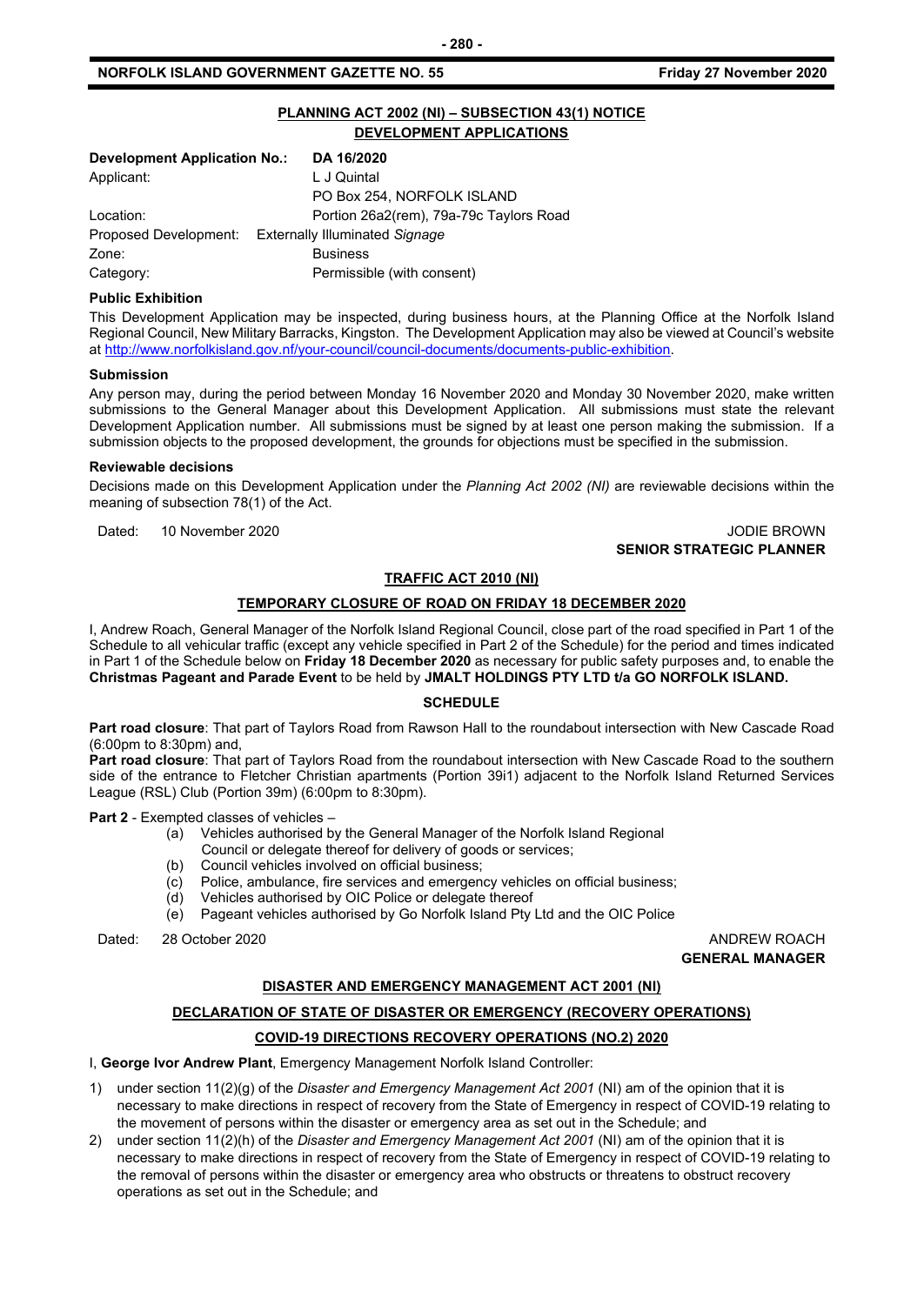#### **NORFOLK ISLAND GOVERNMENT GAZETTE NO. 55 Friday 27 November 2020**

3) under section 11(2)(i) of the *Disaster and Emergency Management Act 2001* (NI) am of the opinion that it is necessary to make directions in respect of recovery from the State of Emergency in respect of COVID-19 relating to giving directions to persons whose responsibilities require him or her to engage in recovery operations.

#### **SCHEDULE**

# **Direction 2 (2020) – Adjustment of COVID 19 measures – to commence 23:59 on 22 October 2020**

- 1. These Directions take effect at 23.59 on 22 October, 2020 and remain in force while the State of Disaster or Emergency (Recovery Operations) is in force.
- 2. In these Directions:

*Persons* includes people residing on Norfolk Island, visiting Norfolk Island for holiday or work purposes

*COVID-19 hotspot* means a particular area of Australia decided by the Commonwealth Chief Medical Officer.

*Incident Controller* means the person appointed under the State of Emergency in accordance with the NORDISPLAN.

- 3. Persons will be permitted\* to travel to Norfolk Island without the need to quarantine provided they:
	- a. do not have COVID-19.
	- b. have not been in contact within anyone in the prior 14 days with COVID-19;
	- c. have been granted a Norfolk Island Entry Pass\*

\*Any person travelling to Norfolk Island may be denied entry without a Norfolk Island Entry Pass

- 4. A person whilst on Norfolk Island must comply with physical distancing principles as published from time to time on [\(http://www.norfolkisland.gov.nf/norfolk-islands-covid-19-advice\)](http://www.norfolkisland.gov.nf/norfolk-islands-covid-19-advice).
- 5. A person whilst on Norfolk Island must follow any directions in relation to COVID-19 from staff of the *Norfolk Island Hospital and Residential Aged Care (NIHRACS).*
- 6. A person or business on Norfolk Island must follow any advice or operational direction provided by the Incident Controller or authorised officer of the *Norfolk Island Police Force (NIPF)*in relation to COVID-19.
- 7. A person or business involving close contact with persons is required to keep a daily customer register. A business will be required to retain the records for a period of three months. The register must be produced upon request by the Incident Controller.

*\* Please Note \** 

- *Online applications required by all travellers prior to travel (within 72 hours of travel).*
- *While the State of Emergency is in place verification of where travellers are from will be required*
- *Travel to mainland states and territories is a matter for residents to seek approval from State and Territory Government authorities.*

Dated: 22 October 2020 GEORGE PLANT

**EMNI CONTROLLER**

# **TRAFFIC ACT 2010 (NI)**

# **TEMPORARY CLOSURE OF ROAD MOVEMENT OF WIDE AND HEAVY VEHICLES MARSHS ROAD FROM STOCKYARD ROAD TO BALL BAY**

I, Andrew Roach, Chief Executive Officer and General Manager of the Norfolk Island Regional Council, under section 50 of the *Traffic Act 2010,* revoke my previous instrument in this regard and now temporarily **close** that part or parts of the road specified in Part 1 of the Schedule to all vehicular traffic (except any vehicle specified in Part 2 of the Schedule) **for a 24 hr period each day from the date of publication of this notice in the Gazette to 6.00am Wednesday 31 March 2021,** as I am of the opinion it is necessary or desirable to do so for the preservation of public safety during these times and to enable **Boral Resources QLD Pty Limited** to receive and move vehicles, plant, equipment and materials to and from Ball Bay's temporary Groyne involving the operation of wide and heavy vehicles and for related purposes.

#### **SCHEDULE**

- **Par**t I Partial Road Closure: That part or parts of the roads comprising Marshs Road from Stockyard Road to Ball Bay
- **Part 2** Exempted classes of vehicles
	- a) Vehicles and plant authorised by the General Manager of the Norfolk Island Regional Council or delegate thereof for delivery of goods or services;
	- b) Council vehicles and plant involved on official business;
	- c) Police, ambulance, fire services and emergency vehicles on official business;
	- d) Vehicles authorised by OTC Police or delegate thereof;
	- e) Fuel and Gas supply vehicles

Dated: 17 September 2020 **ANDREW ROACH CONSERVISE SERVICES** AND AND REW ROACH

**GENERAL MANAGER**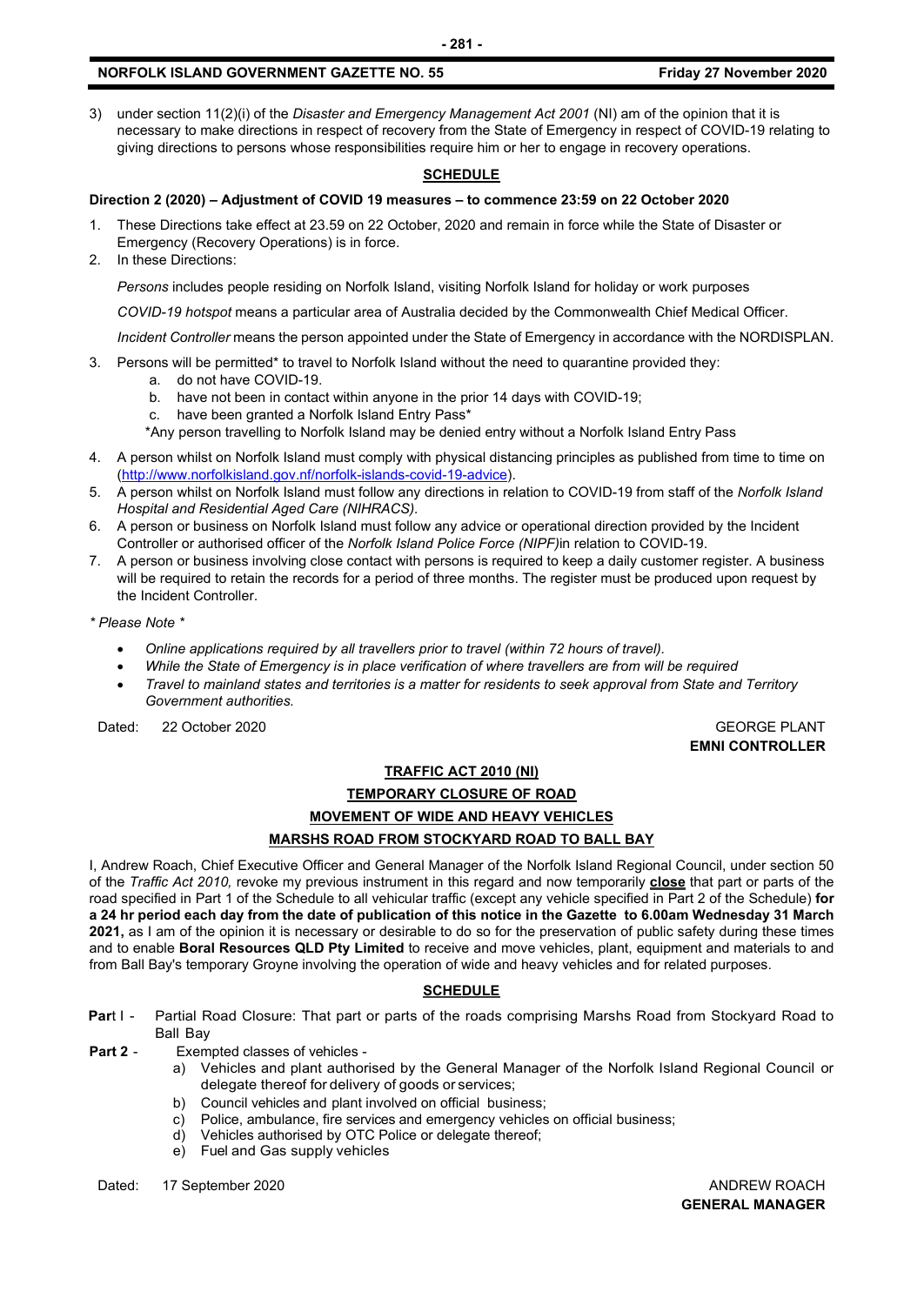#### **NORFOLK ISLAND GOVERNMENT GAZETTE NO. 55** *Friday 27 November 2020*

# **DISASTER AND EMERGENCY MANAGEMENT ACT 2001 (NI)**

#### **EXTENSION OF DECLARATION OF STATE OF EMERGENCY**

I **Eric Hutchinson,** Administrator of Norfolk Island and delegate of the Minister under Section 5 of, and item 1.27 of the Schedule to, the *Minister's Norfolk Island Delegation Instrument 2019*:

**PURSUANT** to Section 9 of the *Disaster and Emergency Management Act 2001* (NI) [the Act] and acting on the advice of the Controller;

**EXTEND** the declaration of emergency made under section 9 of the Act at 16:15 Hrs on Monday 26 March 2020, for the whole of the Territory of Norfolk Island, until 16:15 hr on Thursday 31 December 2020 for recovery operations.

Dated: 22 June 2020<br>Dated: 22 June 2020 **ADMINISTRATOR**

#### **FULL TIME POSITIONS VACANT**

Norfolk Island Regional Council is seeking applications from enthusiastic, suitable persons to join the Council team. The relevant Position Descriptions listing the full set of key accountabilities and competencies are available from our website <http://www.norfolkisland.gov.nf/your-council/working-council>

#### **Job Number: NIRC202021-04 – Vacant position**

#### **Trades Painter (1056) -** \$51,805 per annum

The purpose of this role is to maintain buildings within KAVHA-Kingston and complete painting and maintenance duties as required to a high standard of presentation.

**Enquiry Contact Officer – James Quintal - phone +6723 53100 or email [james.quintal@nirc.gov.nf](mailto:james.quintal@nirc.gov.nf)**

#### **Job Number: NIRC202021-05 – Vacant position**

#### **Customer Service Officer – Liquor Bond (1064) -** \$48,347.52 per annum

To provide Liquor Bond customers with both efficient and effective professional customer service by undertaking a variety of activities including retail sales, processing of financial payments, managing/restocking liquor stocks and displays. **Enquiry Contact Officer – Howard Martin - phone +6723 22001 or email [howard.martin@nirc.gov.nf](mailto:howard.martin@nirc.gov.nf)**

General enquiries may be made to Human Resources Office, [hr@nirc.gov.nf](mailto:hr@nirc.gov.nf) or phone Thomas Andresen on + 6723 22001, Ext.5 or Ext.115.

10% superannuation, employer contributions only made if monthly wages exceed \$450 (before tax).

Appointments will be made on merit in compliance with the principles of Equal Employment Opportunity (EEO). If you are interested in the advertised positions, you will need to send a written application addressing the competencies and qualifications contained in the Position Description. Applications must also include a resumé/curriculum vitae and two recent work-related referees. Please note that if you do not fully address the competencies and qualifications criteria you may be excluded from being shortlisted for further progression in the recruitment process. Applications are to be lodged by **email** to [hr@nirc.gov.nf](mailto:hr@nirc.gov.nf) **no later than 9:00am, Monday, 30 November 2020.** 

Dated: 13/11/2020 ANDREW ROACH

# **GENERAL MANAGER**

#### **STIMULUS FUNDING FOR WASTE MANAGEMENT INNOVATION CONSTRUCTION AND INSTALLATION OF PUBLIC RUBBISH BINS REQUEST FOR QUOTE 25/20**

Council is seeking **QUOTES** for the construction and installation of rubbish bin receptacles in public reserves across Norfolk Island. Quotes must include the supply of all building materials, expected timeframe for completion and installation costs.

The bins will need the following:

- 4 sections 3 for general, recycling and glass for an 80lt wheelie bin then one for organics and food scraps up to 20lts fitted to the side
- Restricted openings to limit large items or household waste in the bins
- All sections will need a lockable gate/door on the front.
- Food scrap section will need a stainless steel top with an opening for access but will need a lid to stop rodents etc.
- Sections will need to be colour coded. general waste –red, glass blue, recyclables- yellow, food scraps green
- Units will need to be installed on a concrete slab.

Quotes are to be per unit. Up to 20 receptacle units will be required with the final number being determined once quotes are received. The preferred contractor will be determined based on price and receptacle design with the longevity of proposed structures being a high priority